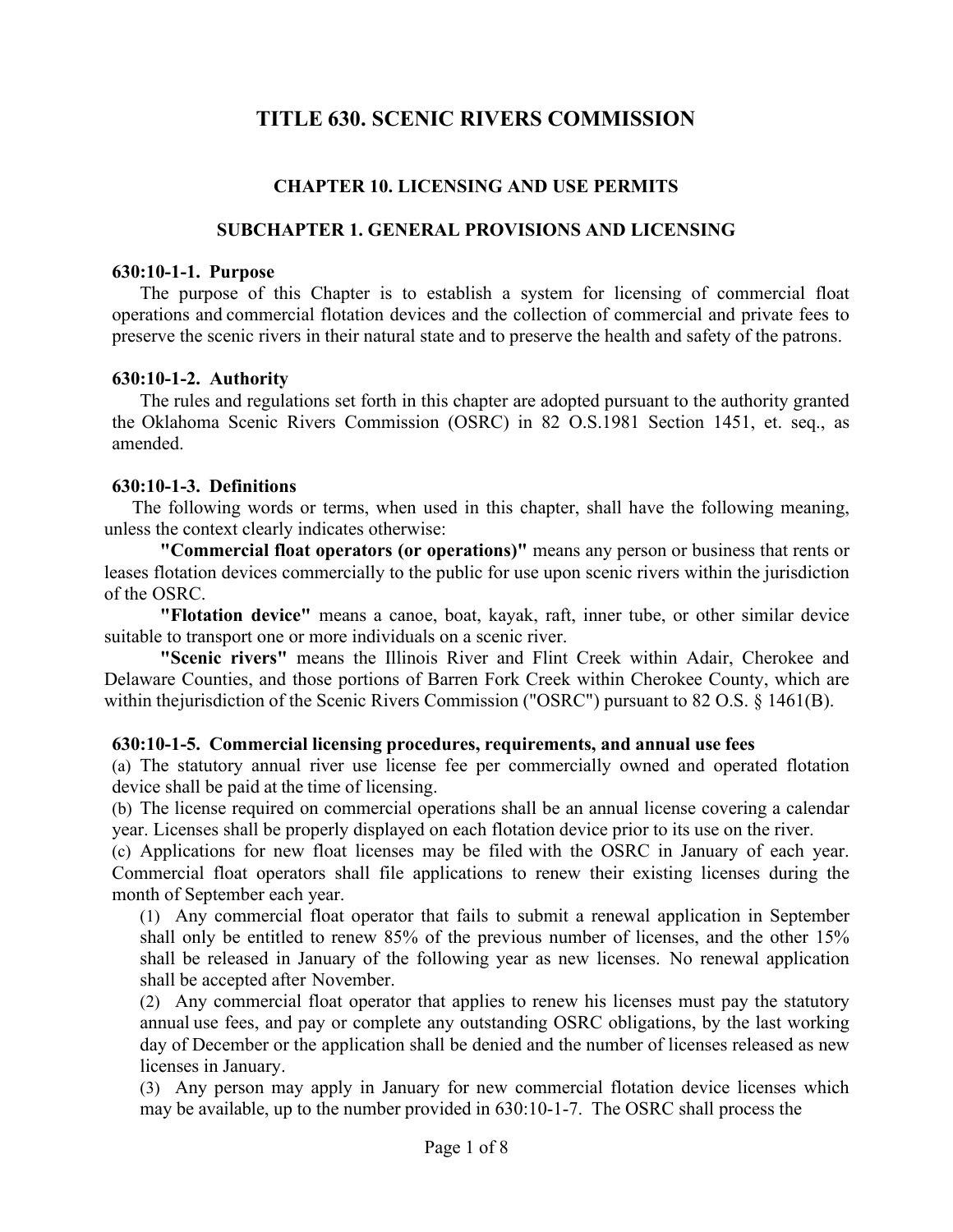applications, divide the numbers of licenses among the proper applications and issue them in February.

(4) Except for temporary licenses, new licenses shall not be issued unless the number of licenses renewed in the previous year was below the number authorized in 630:10-1-7.

(5) Use of public access areas owned or controlled by the OSRC may be denied by the Administrator based on expected adverse impacts to the public use areas, on historical usage and regulatory compliance considerations and on the user's cooperation with other users.

(d) Application for such licenses shall be made on the form prescribed by the OSRC which shall include:

(1) The name and address of the commercial float operation;

(2) The name and address of the owner or owners thereof;

(3) A description of lands owned or leased, and/or intended for use in the operation, including the launch and retrieval points;

(4) An inventory of usable flotation devices;

(5) A description of how the requirements of paragraph (h) of this section will be met; and

(6) An agreement to abide by all State laws and all OSRC rules and regulations.

(e) Licenses shall be issued in such form as is prescribed by the Administrator, and shall be displayed on the right front (starboard bow) of flotation devices that have bows, or conspicuously on the outside surface area above the water line of flotation devices without a discernable bow.

(f) Licenses granted by this Chapter shall be transferable only after application to and approval by the Administrator upon a finding that the transfer will not exceed the float area restrictions of the scenic rivers as described in 630:10-1-7.

(g) The number of flotation devices to be licensed for commercial use shall be limited as provided in 630:10-1-7.

(h) All commercial float operators must maintain clean and sanitary facilities, maintain in good working order their flotation devices offered for use, and also:

- (1) Provide access to toilet facilities to the floating public.
- (2) Provide trash bags and disposal information to all customers.

(3) Conspicuously post on business premises and at launch points warnings against tying flotation devices together, about trespass and safety, to carry trash-bags for their trash, that flotation devices and ice chests are subject to random inspection by River Rangers, that alcoholic spirits (hard liquor such as bourbon, gin, rum, tequila, whiskey, etc.) are prohibited on the Scenic Rivers and in public access areas at all times, and that drunk and disorderly conduct is cause for arrest.

(4) All signs placed along the river corridor shall be informational in nature and shall comply to standards established by the OSRC.

(5) Display on each flotation device used the name of the enterprise and an identification number at least three (3) inches high and two (2) inches wide on both the right and left sides (port and starboard sides), or once if it has no sides.

(6) Provide reasonable assistance in river clean-up and navigational hazard removal in his float area at least once each week during all weeks his flotation devices are operated on the river.

(7) Provide, in each flotation device used, at least one wearable personal flotation device in good and serviceable condition for each person on board so placed as to be readily accessible and of a size suitable to the person who is or will be wearing it.

(8) The OSRC can better protect the river and deploy its resources with knowledge of how many people are floating the river during various times. Accordingly, each operator shall track and annually report to the Administrator on a per month basis the number of their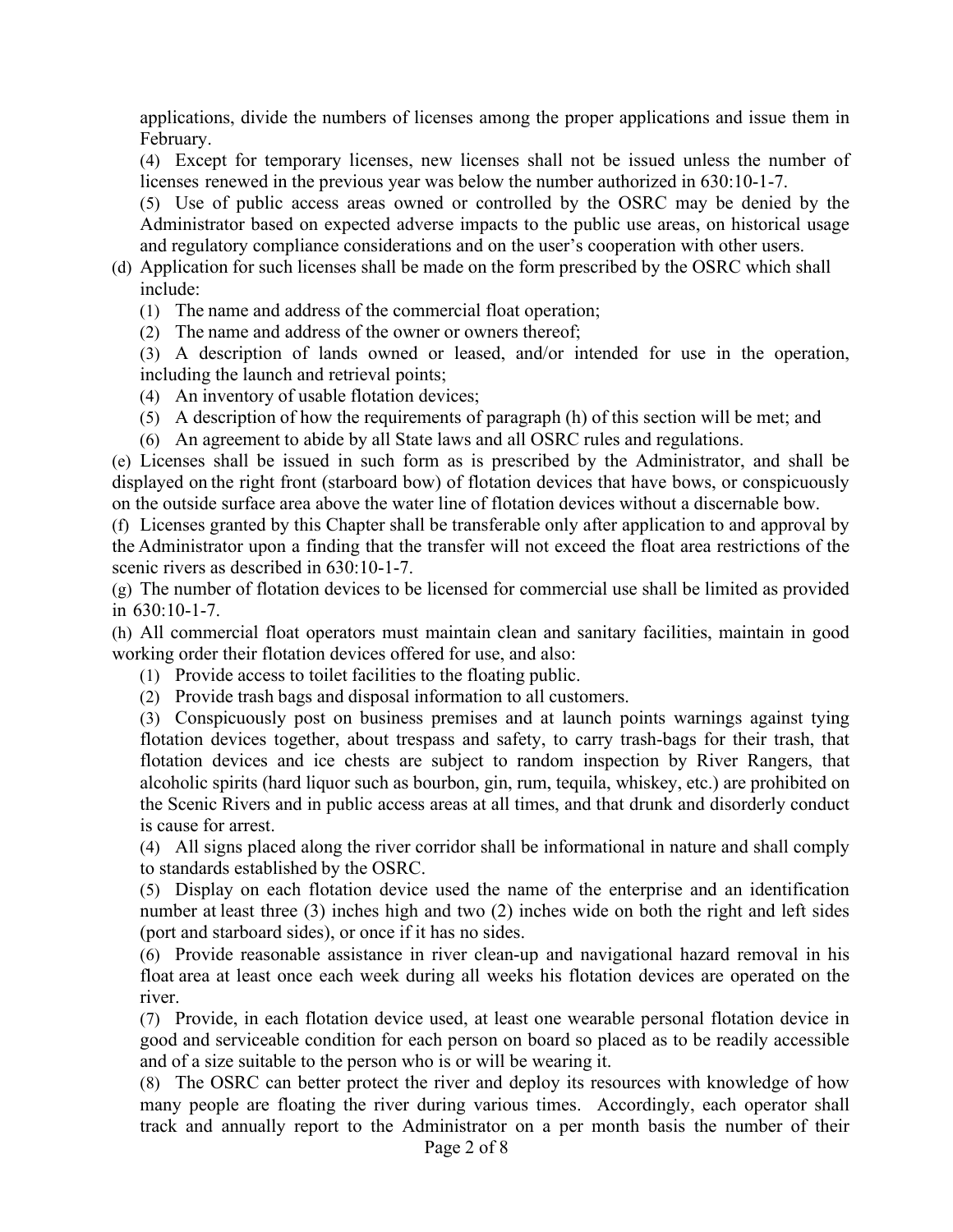customers per commercial float area from May through September. These reports are due by December 31 each year on the forms provided by the OSRC.

(i) Non-profit youth organizations may elect to obtain temporary licenses for their flotation devices as commercial flotation devices provided they do not exceed the float area restrictions of the scenic rivers as described in 630:10-1-7.

## **630:10-1-6. Suspend or revoke license**

(a) The OSRC retains the right to suspend or revoke the licenses or permits, in whole or in part, of any commercial float operation after the OSRC makes a finding that:

(1) The operation has engaged in a pattern of willful violation of OSRC rules and regulations;

(2) The ecosystem of the river section within which the particular flotation device is authorized to float is, or is in danger of being, harmed by the number of flotation devices authorized and it is necessary for the protection of that section of the river to revoke a certain number of licenses;

(3) The health and safety of individuals floating on the river is threatened by the number of flotation devices currently licensed to float on a particular section of the river; or

(4) The commercial operator has failed to comply with licensing requirements of rule 630:10- 1-5.

(b) Except in case of emergency as provided in the Oklahoma Administrative Procedures Act, the OSRC may make such a finding only after the commercial float operation has been given notice and the opportunity for a hearing.

## **630:10-1-7. Limitation on licensing of flotation devices**

(a) It is the intent of the OSRC in issuing commercial flotation licenses to protect the ecosystem and environment and the aesthetic, scenic, historic, archaeologic, and scientific features of the scenic river areas as well as the public health and safety of individuals using the scenic river areas. (b) It is the determination of the OSRC that at this time the scenic rivers cannot assimilate the damages to their ecosystems, environments, aesthetic, scenic, historic, archaeologic, and scientific features if more than 3,900 licenses are issued. Further, the protection of public health and safety requires that the OSRC not grant additional licenses.

(c) The OSRC recognizes the current interests and property rights of persons with respect to flotation devices presently available for hire within its jurisdiction subject to the OSRC Commercial Float Area limitations provided hereinafter. The number of such devices shall be set at a maximum of 3,900 for the combined scenic river areas.

(d) Any licensing of flotation devices in excess of said 3,900 shall be subject to approval of the OSRC if the applicant reasonably demonstrates there will not be an adverse impact on the waterways within the jurisdiction of the OSRC. Such additional licensing shall be determined on the basis of density of current usage, number of licenses requested, and other considerations necessary for river protection.

(e) In the event the OSRC determines that the requested licenses may harm the ecosystem, environment, aesthetic, scenic, historic, archaeologic or scientific features of the section of the river for which the licenses are sought, so that the health and safety of individuals floating on the river may be threatened by the addition of new flotation devices, the OSRC shall deny the number of licenses requested over 3,900 that it deems to be necessary to protect the scenic rivers. Any license issued above 3,900 in any calendar year shall be temporary, for a stated period of time, and shall not be renewed during the annual licensing process.

(f) Since May 1, 1987, the Illinois River scenic river area has been divided into the following sections for commercial flotation operation and licensing purposes: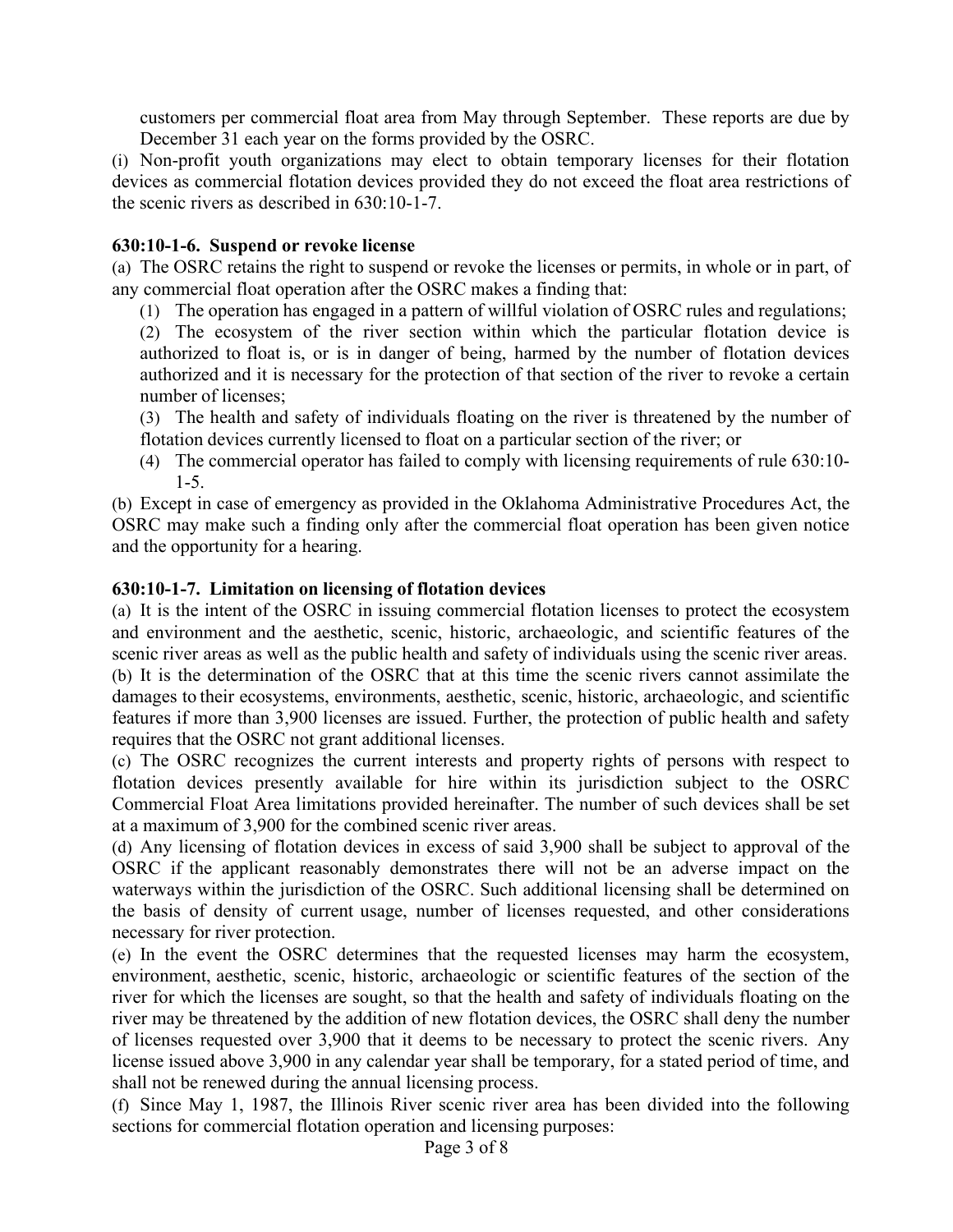(1) From the Arkansas-Oklahoma state boundary (Illinois River mile 0) southward to Round Hollow Public Access Area (Illinois River mile 27.7) shall be known as OSRC Commercial Float Area One (OSRC CFA One).

(2) From Round Hollow Public Access Area (Illinois River mile 27.7) southward to the Comb's Bridge (Illinois River mile 36.1) shall be known as OSRC Commercial Float Area Two (OSRC CFA Two).

(3) From Comb's Bridge (Illinois River mile 36.1) southward to and including the confluence of the Barren Fork Creek with the Illinois River shall be known as OSRC Commercial Float Area Three (OSRC CFA Three).

(g) During weekends and holidays in May through September only commercial float devices licensed for OSRC CFA Two may float in OSRC Commercial Float Area Two. However, upon customer request commercial float operations without licenses for OSRC CFA Two may allow up to 20 of their commercial flotation devices during such times to combine a float in Commercial Float Area Two with their licensed area.

(h) The operation of a commercial flotation device within an OSRC Commercial Flotation Area in violation of 630:10-1-7, shall subject that commercial float operation to a fine not to exceed One Hundred Dollars (\$100.00). [82 O.S. Supp. 1991, Section 1470(A)].

#### **630:10-1-9. Non-commercial fee procedures**

(a) Private, non-commercial flotation devices and persons who use them are subject to such statutory fees that are in effect while they are floating on state-designated scenic rivers.

(b) The Administrator shall develop forms and procedures for the collection and administration of non-commercial fees.

(c) Businesses and commercial float operations ("collectors") may, on behalf of the OSRC, collect non- commercial fees and issue receipts or usage indicators when they are approved by the Administrator and use the current forms and procedures of the OSRC. Collectors shall remit the non-commercial fees they collect to the OSRC using the current forms and procedures. Collectors may retain a percentage of statutory non-commercial fees for administering the non-commercial fee process in the amount that is currently designated by the Commission but not more than 10%.

(d) River Rangers and the Administrator may require anyone using a non-commercial flotation device on or leaving the waters of a scenic, who does not establish that they are exempt from statutory fees, to either show a receipt for or pay the statutory non-commercial fee.

## **SUBCHAPTER 2. PUBLIC ACCESS AREAS**

#### **630:10-2-1. Definitions**

The following words or terms, when used in the subchapter, shall have the following meaning, unless the context clearly indicates otherwise:

**"Camping"** means any method used for remaining overnight in a public access area which includes, but is not limited to tents, vehicles, cots, and sleeping bags.

**"Campsites"** means a single site located within a public access area which has been designated as open to camping by the Administrator.

**"Public Access Areas"** means an area within the jurisdiction of the Commission which has been designated by the Administrator as open for use by the public for camping and day use activities under the terms and conditions of this subchapter.

#### **630:10-2-2. Camping fees**

(a) Camping shall only be allowed in campsites that are located within Public Access Areas and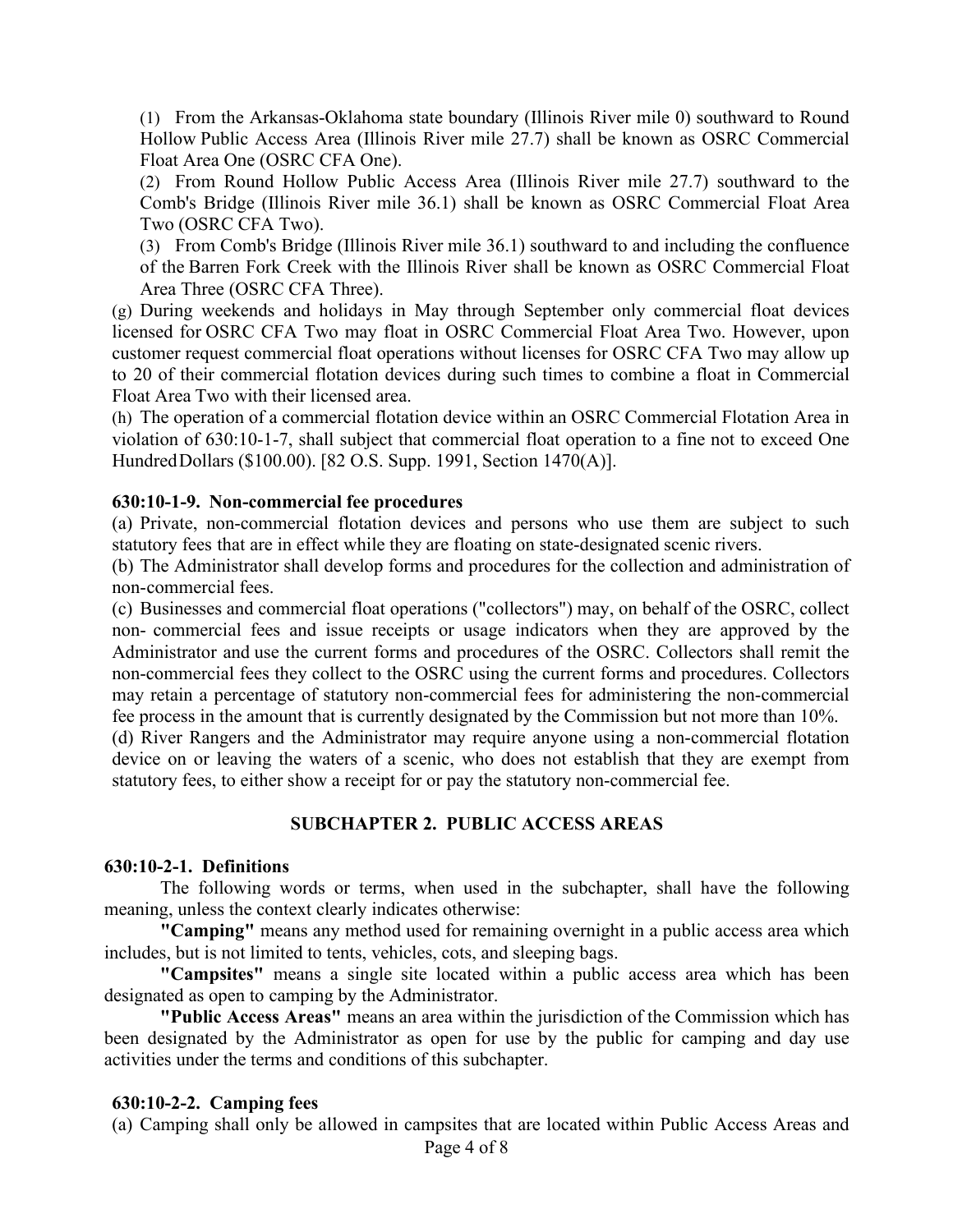are designated by the Administrator.

- (b) Camping fees shall be the same as the camping rates charged by the Oklahoma Tourism and Recreation Department. The OSRC shall post the current fee schedule. See, 82 O.S. § 1470(C).
- (c) The regular camping fee shall be discounted 50%:

(1) where one or more campers are 62 years of age or older, as documented by a valid driver's license, state-issued identification card, or passport;

(2) where one or more campers are certified as totally (100%) disabled or blind, as documented by a Medicare card or other federal or state-issued instrument; or

(3) for youth groups that provide at least 25 hours each year of beneficial service to the environment such as tree planting, refuse clean up or wildlife habitat improvement, as approved by the Administrator.

(d) The Administrator may waive or suspend camping fees for certain periods in the public interest.

## **630:10-2-3. Time limits and extensions**

(a) The duration of the authorized camping shall be noted on each camping receipt, based on the number of days paid for in advance.

(b) Camping within the same campsite or public access area for longer than 7 consecutive days is prohibited without prior written approval from the Administrator.

(c) The Administrator may grant extensions beyond the 7 consecutive day limit in writing after consideration of the extent of public access area use, the particular recreation season, and anticipated holiday or weekend occupancy.

- (1) Persons receiving extended camping privileges shall be limited to specific campsites.
- (2) Extensions shall be requested at least 48 hours prior to the date on which the extension would commence.

(d) Persons with a medical disability, who can verify that they are currently under a physicians care for such disability, may maintain the same campsite for periods longer than 7 days with prior written approval from the Administrator.

## **630:10-2-4. Use of public access areas**

- (a) No person shall camp in a campsite under the jurisdiction of the OSRC without paying the fee established by this section.
- (b) Camping fee receipts shall be retained by campers for the duration of their stay and shall be available for review upon request of the Administrator, a Camp Host or a River Ranger.
- (c) Camping fees receipts entitle the named holder to use a campsite for the duration indicated on the receipt under the conditions set forth in this section. All camping fee receipts are nontransferable.
- (d) The daily camping fee covers use of campsites from 5:00 p.m. on the day of payment until 5:00 p.m. on the following day. Occupants shall vacate the campsite by removing their personal property from the campsite prior to 5:00 p.m. on the day they are scheduled to leave.
- (e) The following activities are prohibited in all public access areas:
	- (1) Excavation or leveling of the ground.
	- (2) Hanging a propane or gas operated lantern on any tree or plant.
	- (3) Leaving refuse or human waste at a campsite after departure.

(4) Camping within 25 feet of a water hydrant or within 100 feet of a stream, river or body of water, except where otherwise designated.

Page 5 of 8 (5) Creating or sustaining unreasonable noise at a campsite as determined by the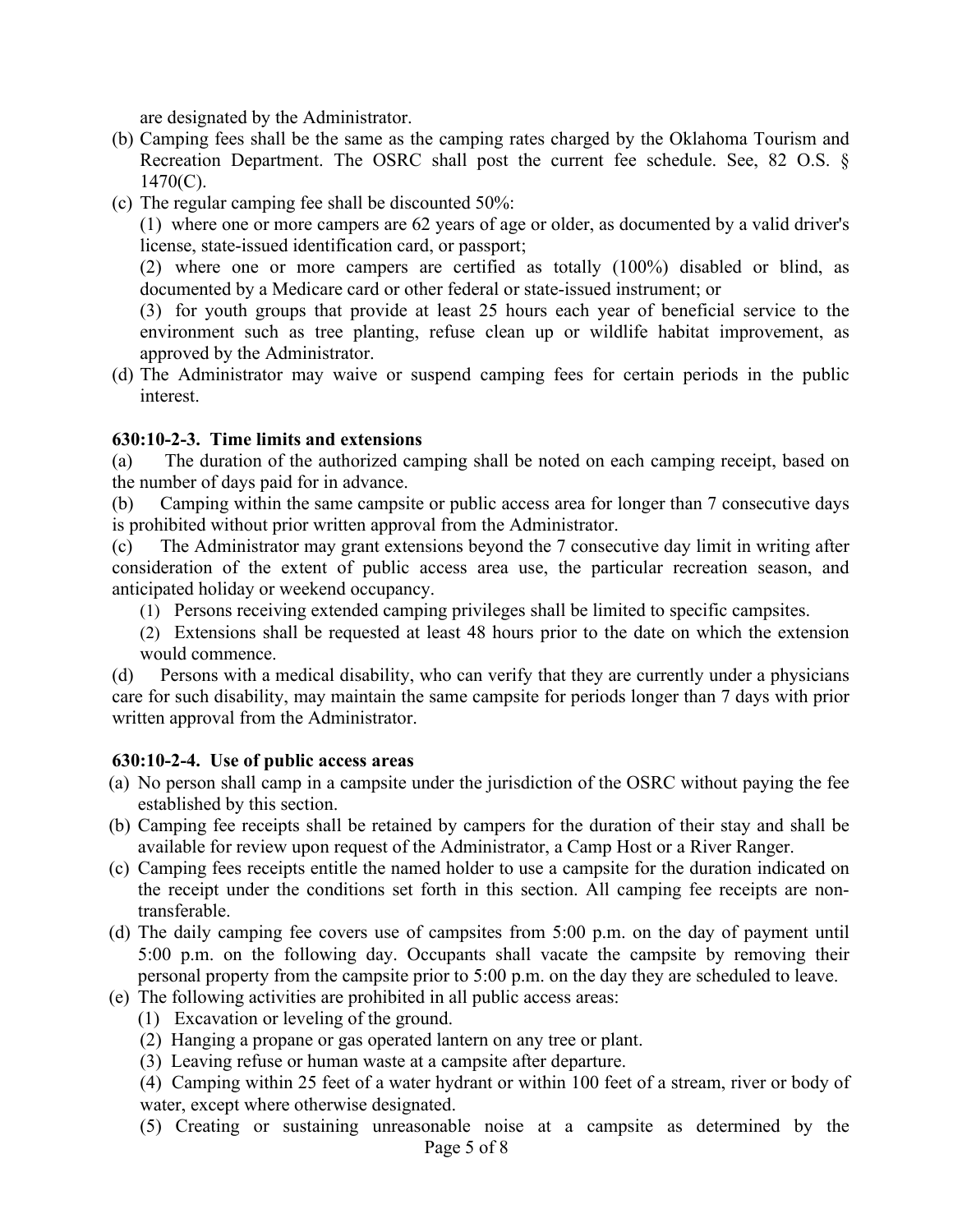Administrator or a River Ranger considering the nature and purpose of the actor's conduct, the impact on other users, and other factors which would govern the conduct of a reasonably prudent person under the circumstances.

(6) Constructing permanent camping facilities or dwellings.

(7) Camping or parking vehicles outside of campsites and parking areas designated by the Administrator.

(8) Parking a vehicle in, blocking access to, or occupying any designated campsites without having first paid camping fees for that campsite.

(9) Using the utility services in a campsite or public access area without having first paid campsite or utility fees.

(10) Connecting more than one water, electrical or sanitary connection per campsite or connecting to a utility which exceeds its manufactured design or capacity.

(11) The placing or parking of 2 or more vehicles on any site not designed for more than one vehicle.

(12) Camping longer than duration of stay noted on the camping receipt or exceeding the time limits set forth in this subchapter without prior written approval from the Administrator.

(13) Entering or remaining in a public access area for any purpose other than camping or authorized day use activities, except fishing.

(14) Possession or use of fireworks or firearms in public access areas. The Administrator may authorize fireworks on the 4th of July.

(15) Fires may only be built in fire pits or cookers established by the Commission.

(f) Day use of public access areas for general recreational activities, such as swimming, picnicking, fishing, and boat launching is permissible without charge only during open hours as defined and posted by the Administrator.

(g) Entering or remaining in a day use area during closed hours is prohibited for any purpose, except lawful fishing.

(h) Possession of an open container, or consumption, of alcohol (including Spirits, wine, beer and light or 3.2 beer) is prohibited in seven public access areas: Round Hollow, Todd, US 62 Bridge Access on the Illinois River, US 412 Bridge Access on Flint Creek, Lake Francis Dam Public Access Site, US 59 Illinois River Bridge Crossing Access Area, and Carnes Ford Area.

(i) Commercial operators who use a public access area to launch and retrieve flotation devices shall police the area and its gravel bars for litter after each use.

(j) Violations of OSRC regulations or state law may result in the suspension or revocation of camping authorization or day use privileges. Other penalties prescribed by law may also apply.

## **SUBCHAPTER 3. BOATER SAFETY**

#### **630:10-3-1. Life jackets**

All persons in a flotation device on a Scenic river must possess a U.S. Coast Guardapproved personal flotation device that is appropriately-sized and in good working order. All children 12 years of age and younger must wear their personal flotation device at all times while floating on a Scenic river.

#### **630:10-3-2. Alcoholic beverages**

The Scenic Rivers Commission has found that drunk and disorderly conduct on the Scenic rivers and in public access areas is a danger to the public and to the rivers, and is therefore a public nuisance for which the public has demanded abatement.

Page 6 of 8 (1) Possession of any beverage defined as "Spirits" in the Oklahoma Alcoholic Beverage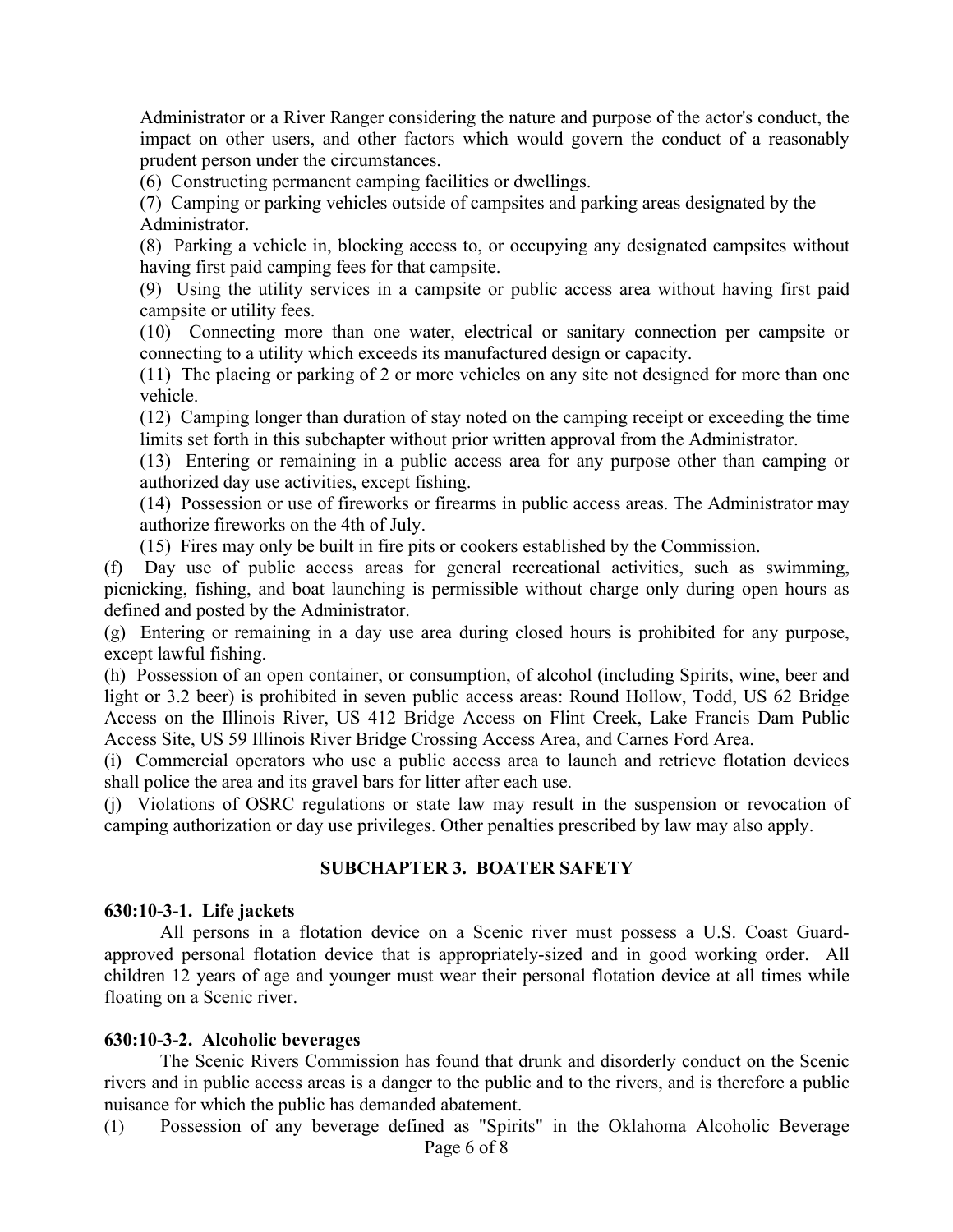Control Act is prohibited on the Scenic rivers and in public access areas at all times. The Oklahoma Alcoholic Beverage Control Act defines "Sprits" to mean, in part, *any beverage other than wine, beer or light beer, which contains more than one-half of one percent (1/2 of 1%) alcohol measured by volume and obtained by distillation, whether or not mixed with other substances in solution and includes those products known as whiskey, brandy, rum, gin, vodka, liqueurs, cordials and fortified wines and similar compounds; but shall not include any alcohol liquid completely denatured* (2015 Title 37 O.S. Section 506).

(2) Wine, beer and light beer in the original, non-glass packaging may be possessed and consumed by persons 21 years of age or older while floating on scenic rivers and in the Stunkard, Peavine, Edmondson, New Combs Bridge, No Head and Echota public access areas.

# **CHAPTER 15. PROTECTION OF NATURAL RESOURCES**

## **630:15-1-1. Purpose**

The purpose of this Chapter is to establish standards for the Oklahoma Scenic Rivers Commission ("OSRC") to protect the natural resources of the scenic rivers located within its current operating area, which includes the Illinois River and Flint Creek within Adair, Cherokee and Delaware Counties, and those portions of Barren Fork Creek within Cherokee County (referred to in this Chapter as "scenic rivers").

## **630:15-1-6. Recreational vehicles**

No vehicle shall drive upon the scenic river streambeds for purposes of enjoyment or recreation.

# **630:15-1-7. Glass and Styrofoam containers prohibited**

Containers made of glass or Styrofoam (bottles, jars, plates, etc.) and jello-shot containers are not allowed on scenic rivers; except, however, that prescription medicine and the contents of trash containers from river cleanups are exempt.

# **630:15-1-13. Gravel mining operations prohibited**

- (a) When used in this section, the following definitions apply:
	- (1) The term "river bank" means the area lying directly adjacent to the river bed with a width
	- of 100 feet on either side of the river bed.
	- (2) The term "river bed" means any area of the river lying below the ordinary high water mark.

(b) Gravel mining operations which remove gravel from the river beds of scenic rivers are prohibited and are declared a public nuisance.

(c) Gravel mining operations are prohibited and declared a public nuisance where such operations remove gravel from the banks of scenic rivers if such removal negatively impacts the river by causing turbidity, erosion, pollution, or otherwise damages the scenic river environment.

(d) This section shall apply to restrict state permits to mine gravel that are pending as of April 20, 1993 or new permit applications submitted after that date. The Administrator may authorize sitespecific exemptions for good cause, such as to remove gravel that was deposited above the ordinary high water mark by floods.